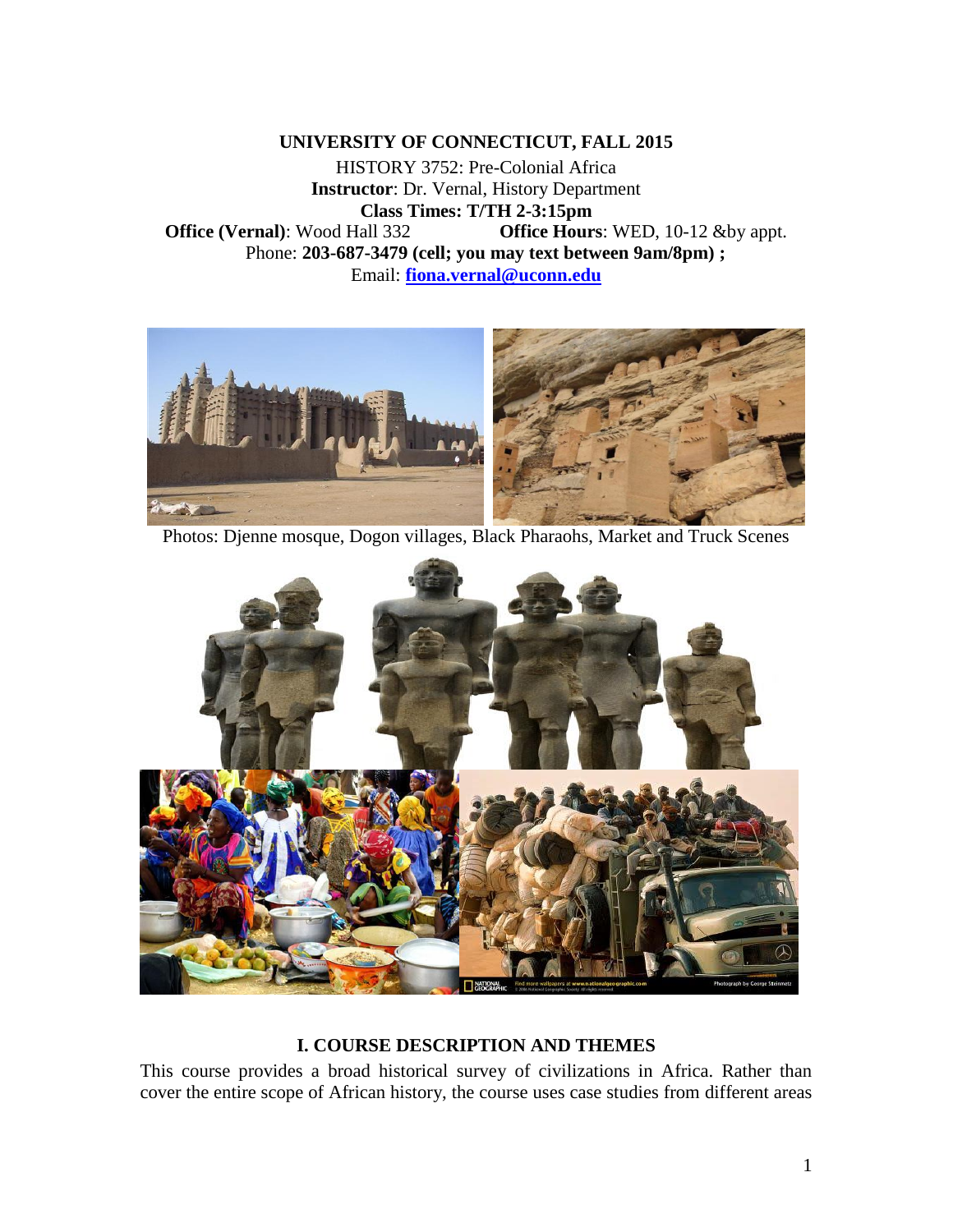of the continent to elucidate key themes in the early history of Africa. Some of the major themes we will explore in lecture and discussion include:

- The science and politics of the origins of human life in Africa
- Subsistence systems (hunting and gathering, pastoralism, agriculture)
- The socio-economic and political structure of African indigenous societies
- African state formation, trade, commerce and urbanization
- Slavery and the slave trade
- Nineteenth century revolutions in commerce and politics
- Indigenous systems of belief and world religions (Christianity and Islam) in Africa



Nairobi, Kenya; The Maasai of East Africa

## **II. COURSE STRUCTURE**

The course is divided between lectures and discussions. The lectures and readings comprise two distinct segments of the course. While the readings complement the broad themes of the lectures, they also have their own organizing themes, which are discussed specifically on the designated days. Please be prepared to be called on randomly—even if you have not raised your hand. The readings are closely integrated with lecture themes and require you to assess the arguments and debates, weigh the evidence and come to a conclusion. A further reason the readings require disciplined, careful attention is because the themes from the readings also appear on your exams

**Prerequisites:** A commitment to disciplined reading and writing

## **III. READINGS.**

The following books are available from the CO-OP

#### **Author Title**

| Christopher Ehret | Civilizations of Africa (Textbook, full text online via UConn) |
|-------------------|----------------------------------------------------------------|
| D. T. Niane       | Sundiata: An Epic of Old Mali                                  |
| John Thornton     | The Congolese Saint Anthony: Dona Beatriz Kimpa Vita           |
| Jan Vansina       | How Societies are Born                                         |
| Chinua Achebe     | Things Fall Apart                                              |
| James Webb        | Desert Frontier: Ecological and Economic Change along the      |
|                   | Western Sahel, 1600-1850                                       |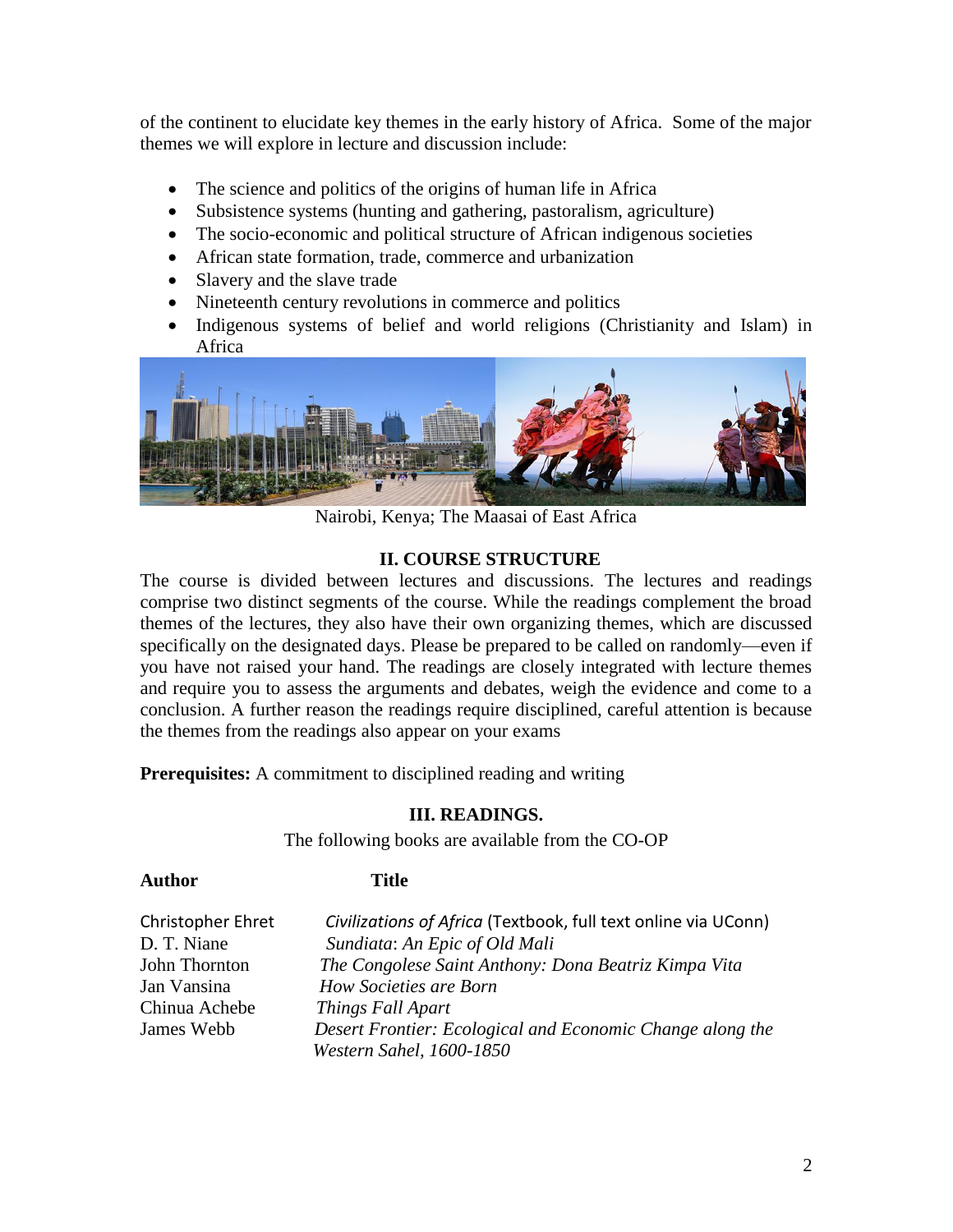**Please check Electronic Course Reserves via HUSKYCT for the Sahlins and Urbanization readings and hand-outs and any other course items that you have not purchased**

## **IV. CLASS POLICIES**

**Class Conduct:** Respectful behavior is expected from everyone in the classroom. This includes raising your hand and waiting when you want to speak, turning *off* cell phones and other electronic devices and showing up to class on time. Texting in class and using your computers in ways not connected to the class is not allowed during class time.

**Email:** While many of you use other email addresses, please notes that all matters related to this class will be conducted using your official UCONN /HUSKY mail. All messages automatically generated from peoplesoft and HUSKYCT such as course related announcement, messages about class cancellations are conducted via the UConn email system.

**Attendance:** Attendance is mandatory and is included in your participation grade; if you are absent, you cannot participate. Medical and Athletic absences will be excused with the appropriate paperwork from the health services or coach. If you miss a lecture, be sure to get notes from your classmates. The professors' notes and lectures are not available on HUSKYCT unless we have inclement weather. If you miss a discussion on for a verifiable medical or athletic reason (meaning you are on the team), *your regular 2 page report on that week's reading is due within one calendar week of your absence and no later*. You can bring the paper to class or to my office, Wood Hall 332 or upload to HUSKYCT. You must make an appointment to make up the discussion within that timeframe as well.

**Academic Integrity and Assistance:** There is a zero-tolerance policy for any form of cheating and plagiarism on this campus and in this class. This consists of behavior such as: copying another student's answers, sharing answers with others, doing someone else's work or having someone else do your work, using information without giving credit to the author(s) or source, copying information from the internet without proper attribution. If you are having academic difficulties, do not hesitate to contact the professor. I will be happy to meet with you to discuss any difficulties you may be having in class. There are tutoring resources available on campus as well. Knowing when to ask for help is a sign of strength and responsibility on your part.

## **V. GRADING**

**10% (2) Map Quiz**

**15% Mid-Term #1**Consists of a choice of five identifications, a short essay, (In Class)

- **35%** Take Home Essay
- **20% Oral Participation** in discussion

**20% Written Reading Responses:** The strength and quality of this course depends partly on your engagement with the assigned readings and on participation in weekly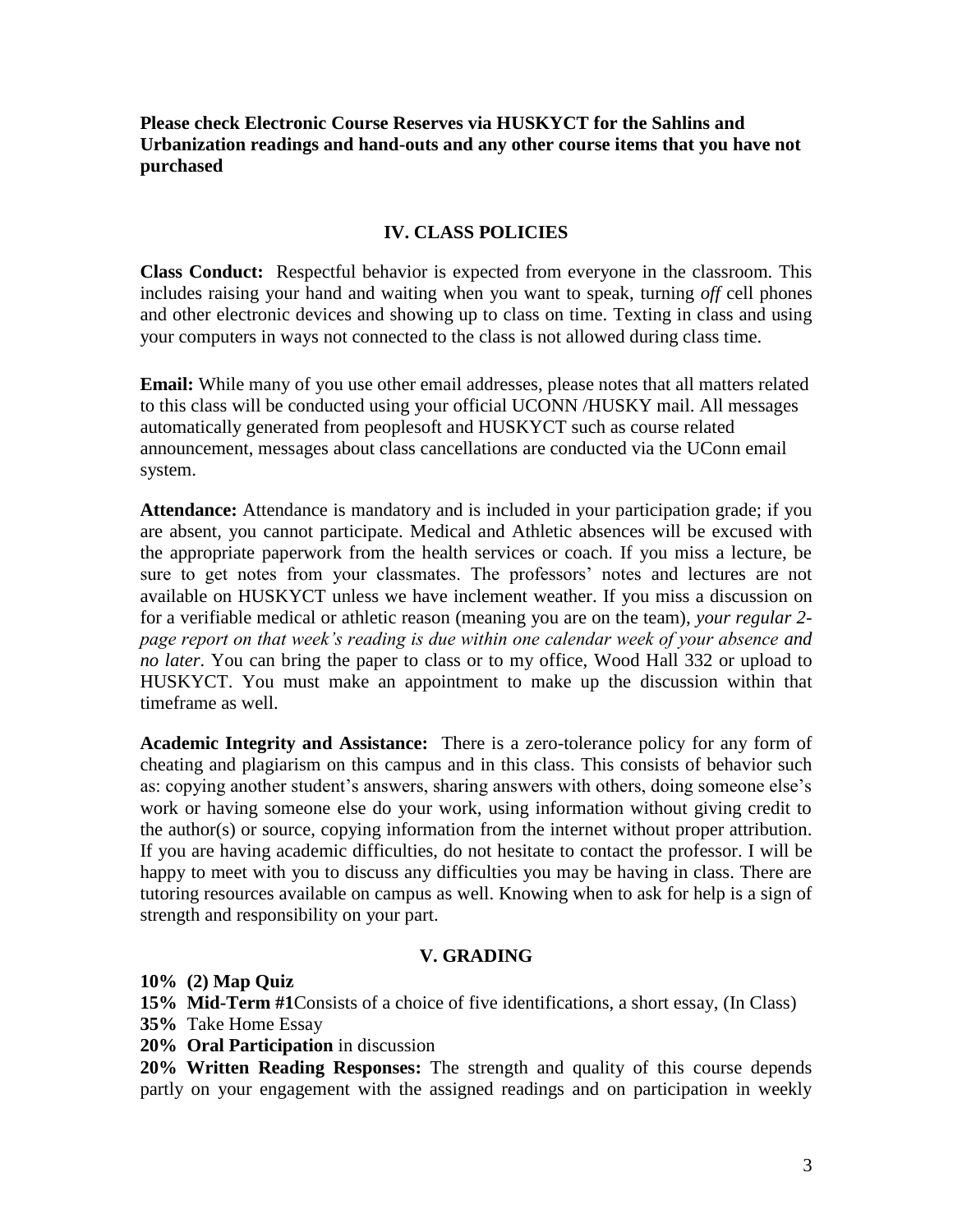discussions. While there will be time for discussion during lecture, class time is set aside for delving into the readings. While you will learn from your peers, please do not rely on them to "speak" so you don't have to. You will be called on to share what you have written. See the guidelines below for format and content information for your reading responses.

#### **VI. Reading Response Formats**

As a part of your weekly assignment you are required hand in a reading response of approximately 2 (two) pages minimum at the end of class. The purpose of the response is to give your brain an opportunity to digest the material in a thoughtful, engaging manner and for you to practice taking good notes on your reading so that you have a repository of decent notes to use for your exams. Please do not obsess about the length; the 2–page length is an approximation. I am far more interested in a clear, thoughtful, and engaging response to the discussion questions. Here are some guidelines. The reading responses are worth 10 points each. Here is a spread of the points you can earn; you need to answer all questions properly to earn a 10.

#### **A range 9/10 B range 7/8 C range 5/6 D range 3/4 F 1/2 or below**

What should your reading response contain?

- (a) Please create a blank reading response template in your word program, with your name and title as a "header," save it as "reading response template," and use the same one each week.
- (b) Answers to the questions listed on the syllabus or distributed in class and each week should be thorough; none of these question can be answered satisfactorily by a "yes" or "no" answer so please be sure to elaborate where necessary
- (c) Be sure to discuss what the source materials/evidence the author is using: (for example archaeology, travelers' accounts, literary dramatization, linguistic evidence)
- (d) Your reading response can be answered in narrative form, or you can answer each question individually. Your response should be 12 point font, with one inch margins. You should single space to conserve paper. Your name, date etc., do NOT count as part of the page requirements—so keep them to the "header" line for all your responses. The focus will be on the **quality** of what you are writing, not the quantity
- (e) You should be prepared to be called on to share your reading response. They will be collected in class; please do not email the responses unless you are out of town, ill, or have otherwise have a problem with HUSKYCT. The professor is NOT responsible for printing, stapling, or paginating your reading responses; please have the courtesy to do so yourself. There will be a 1 point deduction for each instance when I have this if there is more than once incident of this. Email submissions will not be allowed unless you have a legitimate absence from class, but HUSKYCT should be considered your default. .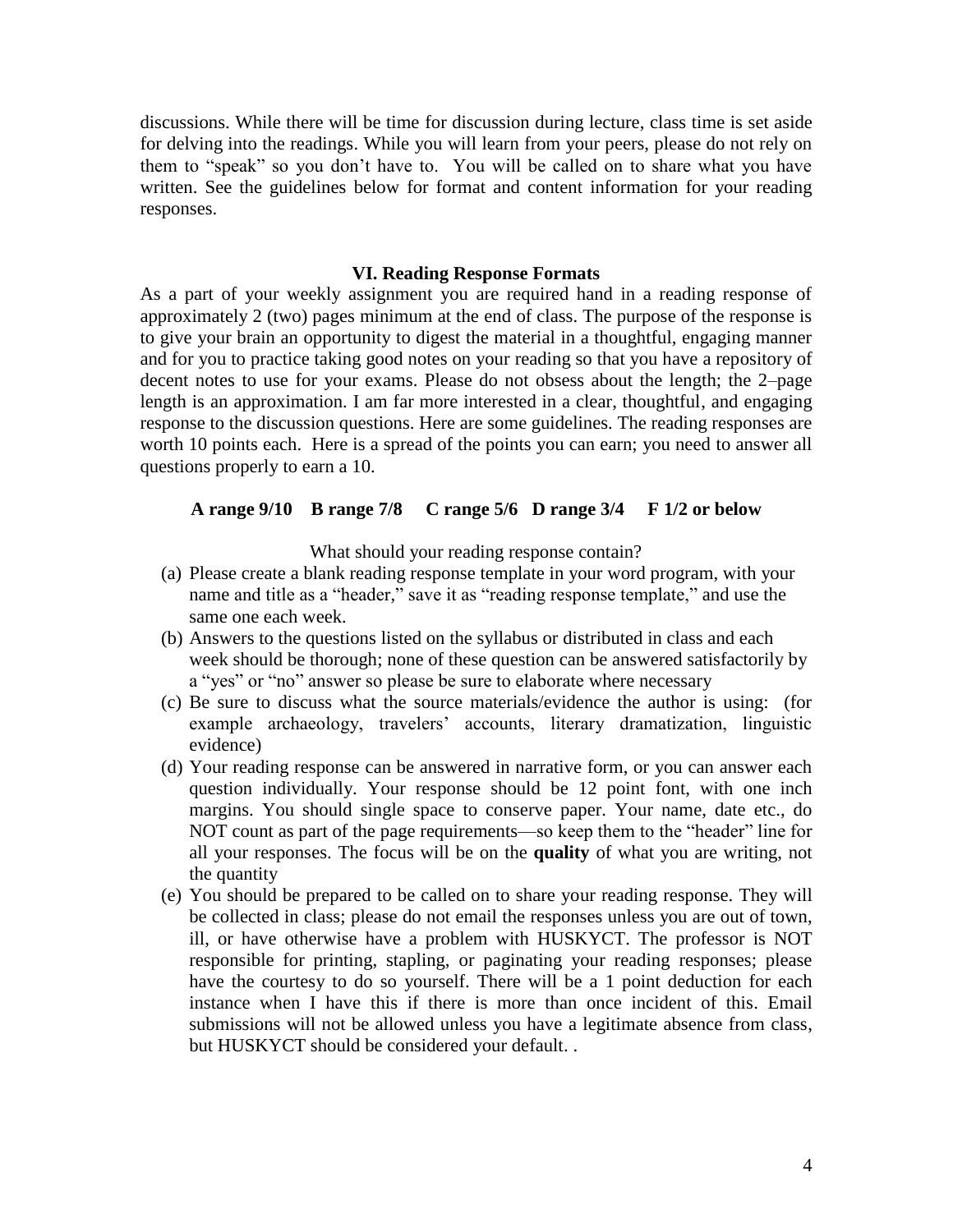# **VII. WEEKLY CLASS SCHEDULE AND READINGS**

**Week One. 9/1, and 9/ 3**

*Introductions; Africa's physical, social and economic landscapes*



Readings/Discussion: **Ehret,** *Civilizations of Africa* (Textbook; full text via UCONN library)**, Pages 1-25, due 9/10**

Binyavanga Wainana, "How to think about Africa," *Granta (HUSKYCT)*

a. Introductions; Class structure and Policies

b. Distribution of Blank map of Africa for map quiz (See HUSKYCT for blank map of Africa, vegetation zones images, tsetse and malaria distribution maps on HuskyCT)

c. "Perceptions of Africa" written exercise in class, to be discussed in class on Friday 9/10

d. Please check out this website and listen to the stories under the HUMAN EDGE series on NPR (National Public Radio). You need to listen to the specific stories (about walking, weapons, food, tools, the brain and human mental acuity) and make a list of major questions and postulates in the various stories about tools, walking upright, brains, talking, fish, shoulder, story, telling etc., along with the discussion questions for Ehret listed below. Please allot time to do this—the segments are short but there are several of them and they run for a few minutes each. You may need a total of 1 hour to listen to the segments but you can pause and come back to them whenever you want. Here is the website; please cut and paste; if the URL doesn't work, then look up "human edge" and "npr" and follow the links.

**<http://www.npr.org/templates/story/story.php?storyId=128245649>**

**Lecture:** Theme**:** *Africa's physical landscape and major diseases, (tropical rain forests, grassland and woodland savannas, deserts, the Rift valley, rainfall and altitude; rivers; malaria and tsetse fly; mortality rates, soil quality, and land use patterns, and practices; Africa's social and economic organization (age grade, ages sets, marriage systems, polygyny, bridewealth, brideservice, matrilineal and patrilineal descent, clans, lineages). All the terms here will be on your map quiz and are a mini list of your some of the IDS for your midterms*

September 8 Map Quiz

Map Quiz Reminder: Your first map quiz is 9/8. Please check out the google map of Africa via HUSKYCT or you can google it yourself; practice your blank map.

**Week Two. 9/8 and 9/10**

**September 8** Map Quiz #1 Blank Map of Africa plus basic questions on malaria, physical landscape and disease. Review lectures to help you study.

**September 10.** Discussion and RR#1: **We will discuss the first 25 pages of Ehret, Wainana as well as the "Perceptions of Africa writing exercise." If you have not done so, please listen to the series and post your answers under the journal link on HUSKYCT**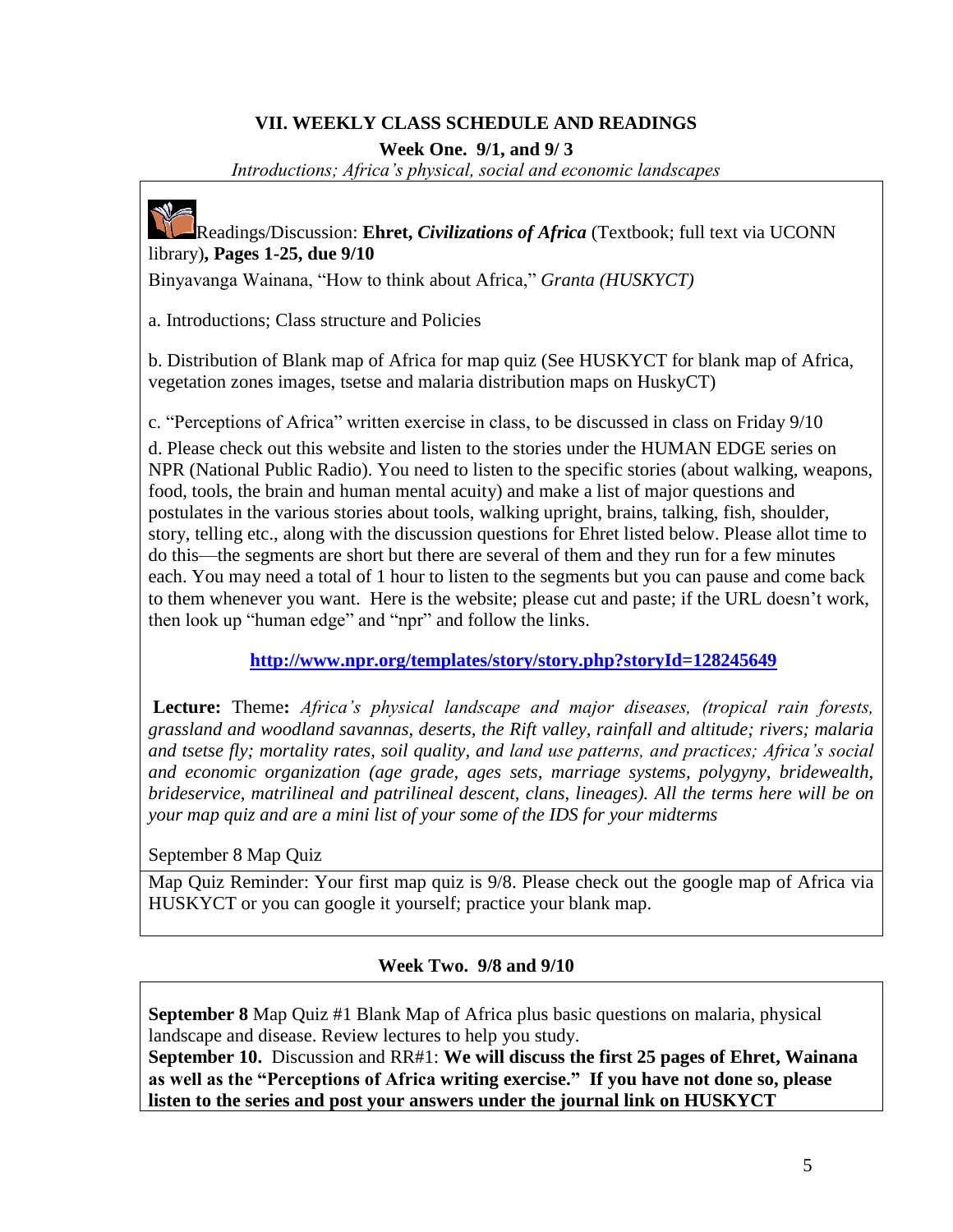## **Reading Response #1; Please include the NPR series, Wainana, and Ehret**

1. *Why are the terms civilized, primitive, animist/animism and tribe loaded terms? 2. What specific themes will Ehret explore in this textbook? 3. What is the multi-regional view of human origins and how does Ehret challenge this perspective? 4. What kinds of evidence does Ehret use to support his arguments for human origins in Africa? What are the three most compelling postulations about human evolution offered in the Human Edge series and in what ways did they overlap or pursue a different angle from Ehret? How did Wainana's article overlap or not with your own perceptions of Africa from your exercise in class?*

## **Week Three. 9/15 and 9/17, "Original Affluent Society:" Thinking about hunting and gathering Societies**

Readings/Discussion**: Ehret,** *Civilizations of Africa* (Textbook), Pages 26-58; and **Marshall Sahlins,** "The Original Affluent Society," Pages 1-39**,** HUSKYCT **9/15. Lectures, Distribution of population groups in Africa**

## **Reading Response #***2 due 9/17*

*1. What kind of changes are taking place in terms of how people got their food? 2. Ehret outlines the four major civilizations and their offshoots that he will be discussing in this book—create a table or chart for the next few questions. 3. What are these four civilizations? 4. What are their (a) kinship and social institutions (b) leadership/ power/authority structures? (c) how did they get their food/livelihoods (d) What were the religious features of these civilizations? 5. Discuss Ehret's use of evidence. For Sahlins, please answer the following questions:6.What kinds of myths or stereotypes about the Paleolithic past is Sahlins trying to debunk—meaning how have academics portrayed this era and its lifestyle? 7. What are the component elements of the "original affluent society"—how is Sahlins measuring affluence? 8. Why did the vast majority of Africans reject this way of life if it was so "affluent?" You will be asked to define and engage the concept of an "original affluent society" on the mid-term.*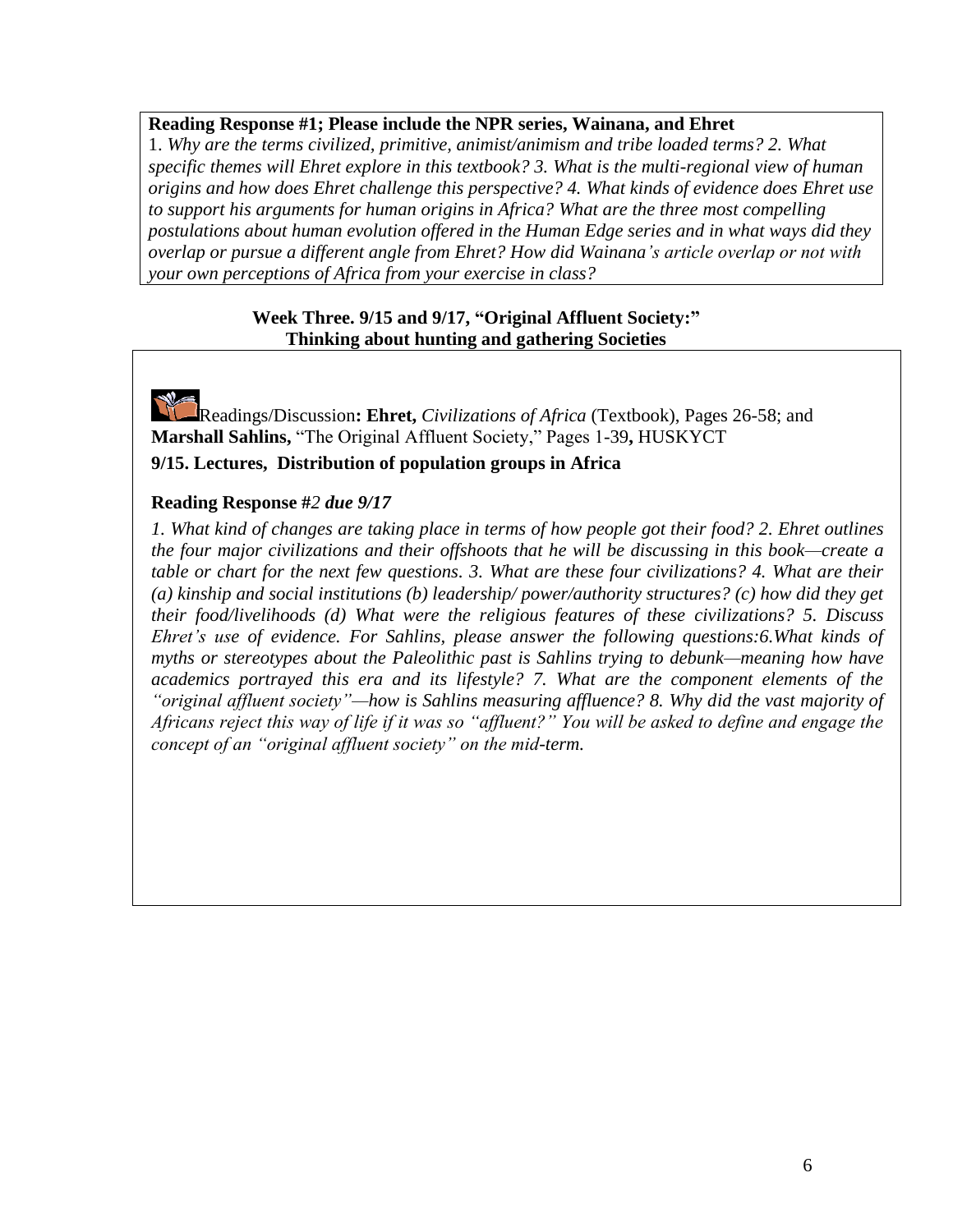# **9/22.** Lecture**, Egypt**



**9/24 Readings/Discussion**: Ehret, *Civilizations of Africa* **(Textbook**), Pages 59-101; Please note that the lectures will focus on Egypt while the text book will focus on what is going on in the rest of Africa leading up to the emergence of Egyptian civilization.

**Chip Brown, "**The King Herself," *National Geographic*, vol. 215, Issue 4 April 2009, Pages 88- 111. (You may find this article using HOMER or you can read it via google on the National

Geographic Website where you will see the accompanying color images for the article)

(See Hatshepsut's photo gallery at this website—but be forewarned about how graphic they are look when you are in the mood to look at a long-dead, hollow mummy) <http://ngm.nationalgeographic.com/2009/04/hatshepsut/garrett-photography>**Continued . . .**

Class discussion will focus mostly on Hatshepsut **but** be sure to answer all of the questions in your reading response

# **Reading Response #3**

*1. What are the major developments that Ehret outlines between 9000 and 3500 BCE in terms of the major changes in material and cultural life? 2. How did aquatic hunting and gathering ways of life surpass Sudanic agriculture in terms of its advantages? 3. Why was the invention of pottery important? 4. What kinds of relations did the pre-dynastic Egyptians and the Sudanic peoples of the Middle Nile Basin have with each other? 5. In what ways did developments in Africa between 9000 and 3500 BCE parallel or not parallel the courses of change on other continents and what notable contributions did Africans make to world agriculture and technology before 3500 BCE* 

*6. What, briefly, is the biography of Hatshepsut? 7. What does her history teach us about Egyptian society, politics, and history? 8. What do you think about the evidence being used to make the claims about this female pharaoh? 9. What can we know for sure and what is still a postulation?*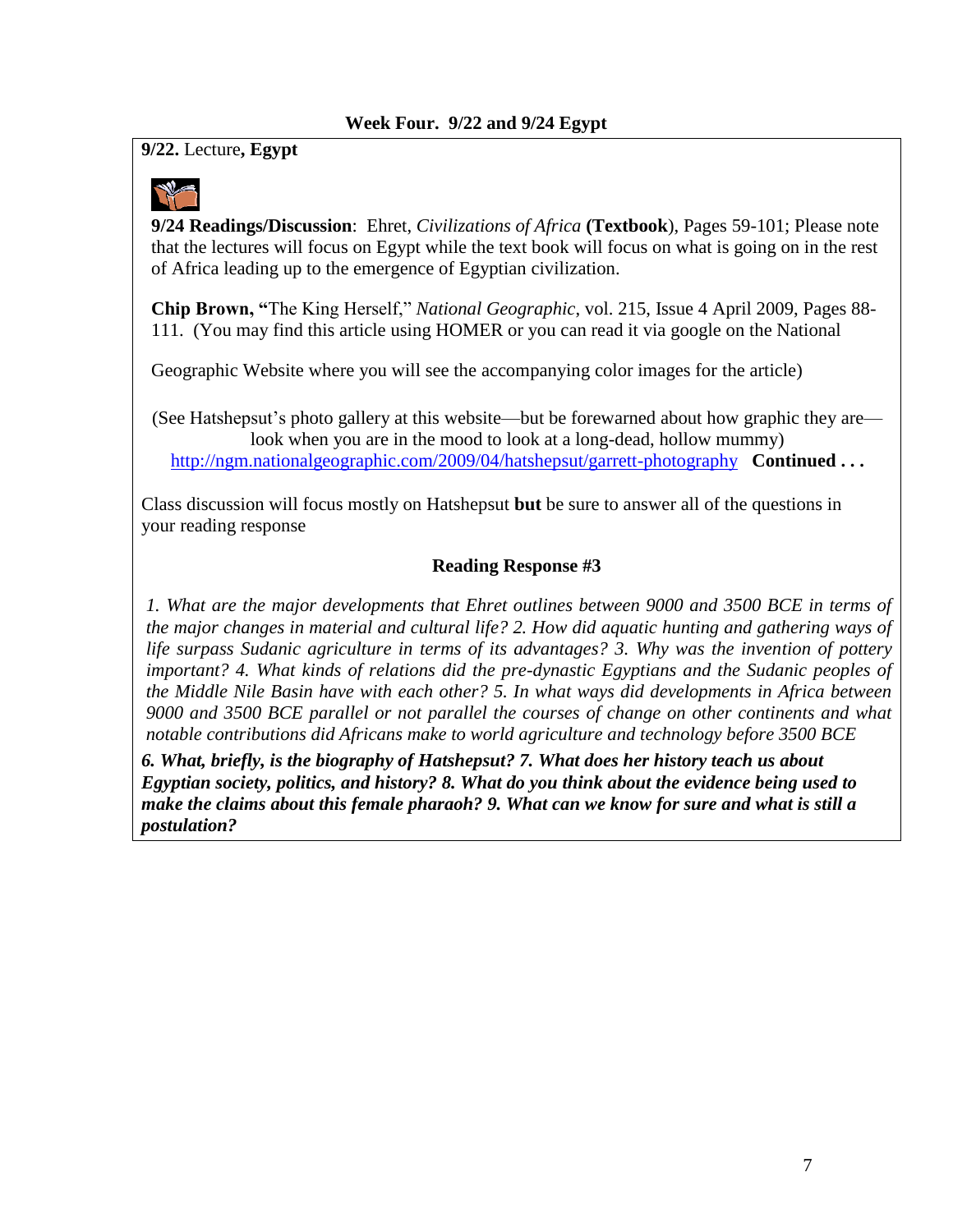## **Week Five. 9/29 and 10/ 1**

# **Lectures:****Case Study Nubia: Axum, Meroe and Napata, Ethiopia; Commerce and Urbanization**

Ehret, *Civilizations of Africa* **(Textbook**), Pages 200-215; 143-153; 290-302; 305-309; Anderson, *Africa's Urban Past*, Introduction (Pages 1-17) and Chapter 3, "Aksumite Urbanism" Pages 52-65. **HUSKYCT**

## Reading Response #4

Note that the contemporary area that comprises the landmass of Egypt, Sudan, Ethiopia and Eritrea and Somalia is the focus of this week's readings.

*1. What processes are leading to centralization and decentralization in this region? 2. What is the role of Christianity and Islam in political and commercial developments in this region? 3. What is the difference between sacral and divine kinship? 4. How do you explain urbanization in a particular pre-colonial locale? For example, what are the stimuli? What is the purpose of the city? Is it a religious, ritual or trading center, a marketplace, an entrepôt. Be sure to answer these questions for Napata, Meroe, and Aksum. 5. How is power represented spatially, for example monuments, or other symbols of power and authority? Who can reside in the city? Why or why not? 6. What causes a city to decline?* Provide examples of your answers.

# **Review Session 10/6 ; Mid-Term Exam is coming up on 10/8**

# **Week 7. 10/13, East Africa/West Central Africa**



**Readings/Discussion for 10/15:** Jan Vansina, *How Societies are Born*, 1-4; 11-21; 23-106. **Continued . . .**

Please note that while there is no reading response this week, you will have to read and include the information in next week's reading response so take notes carefully as we will continue with this same book for the next three weeks and it will comprise the bulk of your second mid-term examination. This book can be unfamiliar at times because of many of the terminology in English is drawn from anthropology, and African languages, but if you keep the big picture in focus, you should be able to digest it. Moreover, unfamiliar need not mean difficult. You are, after all, taking a class on Africa to make yourself literate about the intellectual concepts that have framed the study of this place. The big picture means you need to consider what Vansina is trying to say about how societies are created? We are currently in this country talking about generation X and generation Y; about baby boomers, millennials. We are talking about the digital revolution that is happening and how that is changing notions of how to be social; we are talking about social media.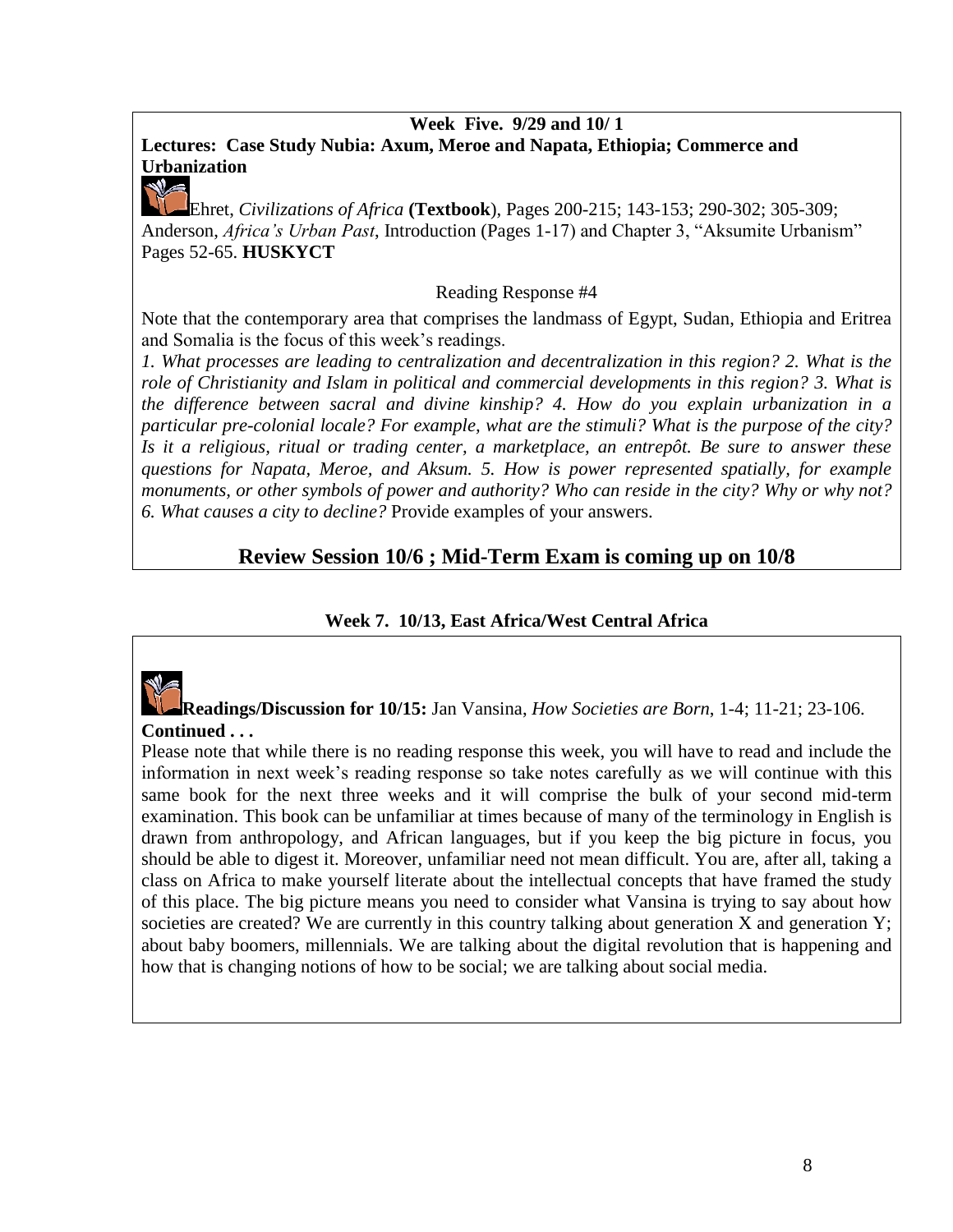Maybe you are not self-reflexive about the age you are living it because it is your norm, but thinking critically and thinking historically does mean that you have to be aware of your own intellectual and cultural grounding and how that shapes you and the way you perceive and understand the world; you have to consider what questions are universal to the human condition and how each generation, and historical era confronted these questions. So this gets us back to the questions of where societies and social structures come from. What have humans done with "humans" as a raw material in the economic, social, cultural, and political realms?

Societies do not emerge spontaneously; consider the questions we discussed from the NPR series. Societies begin with the creative decisions people have made about what to do with the natural resources in their vicinity, including what they do with their bodies/what their bodies allow them to do. Economic and environmental factors also influence the decisions people make about their food and their labor resources; and about what kinds of institutions they create to make their societies stable, self-sustaining, and reproducible. What does that mean for coming of age, making a living, marrying, configuring wealth, status, identity and choosing leaders? The meaning of life; notions of death and the hereafter (consider Egypt, for example) (*American contemporary corollaries would be: coming of age—rites of passage through the education system as a norm—kindergarten, elementary, middle and high school, the yearbook, the prom, college etc); making a living—career and non career paths; blue/collar, white collar; the meaning attached to work; the way we procure labor—slavery, indenture, wage labor*. *As for food, consider the rise of supermarkets, debate about agribusinesses, organic food! In terms of marriage etc, consider how societies have changed, the rise of romantic love as an ideal, sexual mores, child-bearing, and women's employment*. *In terms of leadership just consider the current debates about democracy given what is going on in the Middle East and our own local debates about the presidency and the multiple meanings associated with the terms immigrant. So we need to figure out what the corollaries and baselines are for early societies and for societies that are completely foreign to us*

Depending on the society certain knowledge becomes extremely valuable and critical—like metallurgy for example, or even farming. Many people, once introduced to the agricultural revolution, still opted for a different way to supply their food needs. Why? The transition to farming, therefore, isn't a linear aha moment when everyone says, "This is a great idea, let's do it, and let's leave hunting and gathering behind!" Farming is difficult, risky and had to be weighed as an economic endeavor within the context of each local environment. Eventually individual decisions to experiment with farming become collective decisions to transition to agriculture as a way of life and that knowledge then becomes specialized and spreads across regions and involves more experimentation as people figure which crops grow well in certain regions and which were too difficult to cultivate because of labor access or water; the same observation goes for pastoralismpeople figure out which animals thrive in certain regions and how to get the labor to herd them, and the pasture and water to maintain them and then have to make crucial decision about who can own and inherit them and under what circumstances they can be slaughtered.

These are the kinds of questions Vansina is pondering, so if you get stuck on a concept, come back to these core ideas and ask how Vansina is using an institution (like marriage, for example) to demonstrate his larger points. Vansina uses many local terms you will be unfamiliar with—the only way to define these terms is to write down their meaning based on what Vansina says and then there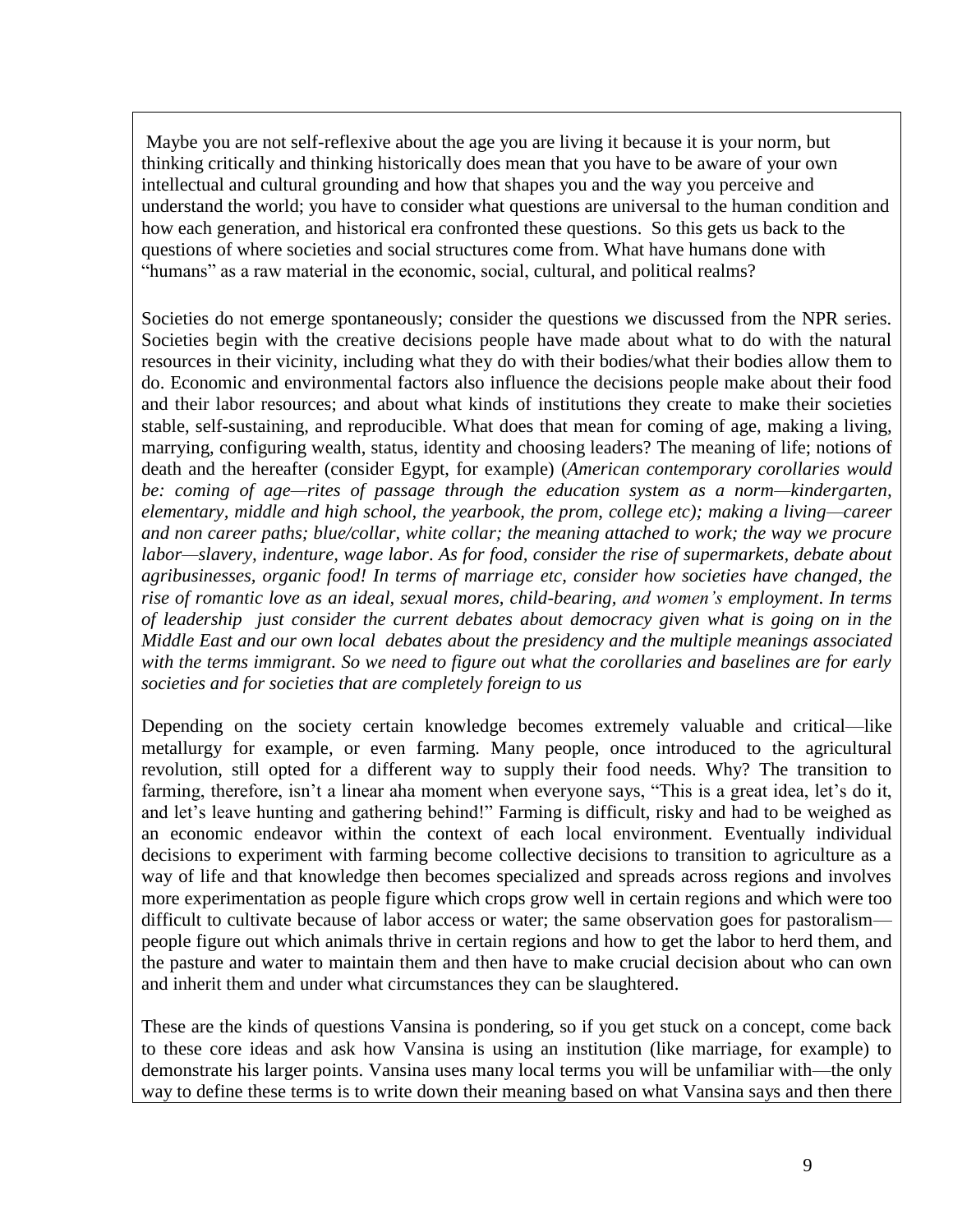are terms in English whose meanings will still be difficult to understand and will need to be defined based on what Vansina says (for example *joking relationships, monocephalic rule, vicinage, collective imagination, corporate matrilineages, matriliclans, etc*). It is essential that you take clear notes on this book because neither memorization, nor copying from the internet, is not the most useful aid, in this case, to get through this particular material.

Finally, when we discuss this book next week we will begin with a debate about the advantages and disadvantages of the ways of life Vansina discusses in the first half of the book (agropastorlism, foraging, farming so you can begin to ask yourself these questions—what are the characteristics of these lifestyles and what are the relative advantage and disadvantages; what values does each lifestyle promote?).

## Readings Response # 5 includes these questions and next week's

*1. Explain why changes in ceramics, agriculture (horticulture) and pastoralism (animal husbandry—be sure to make a note of the animals and crops involved) and the creation of metal are radical changes; 2.What evidence is Vansina using in this section and provide an example of what a specific type of evidence can tell us 3.Vansina argues that there is variety in the foraging way of life and that there are some values that emerge in foraging society; what does that variety look like? and what kinds of values emerged to help foragers deal with risk 4.In the transition to farming/horticulture, what are the advantages and disadvantages/challenges and how does this transition actually begin? And what crops are we talking about? What happens when it's animals that are introduced? 5. What is the difference between introducing new animals and crops versus introducing a new language? What can the linguistic evidence tell us?*

*(Please take good notes on Divuyu-you will have to compare it to another settlement called Nqoma)*

*6. Metallurgy –what happens when societies start experimenting with metal? What are the advantages? How does society change? 7. West Central Africa is NOT yet a single historical region at the beginning of this section; why does Vansina make this argument and how/why does this begin to change? 8. Think about the full-fledged transitions to pastoralism and agriculture? What happens with how people organized their social structure (consider matrilineages, matriclans, inheritance, succession, diet, settlement patterns, concepts of wealth, leadership etc) and be sure to delineate where gender fits into all of these developments?*

**Week Eight. 10/20 and 10/22** *Theme West Central Africa/Southern Africa: Bantu Migrations; Great Zimbabwe*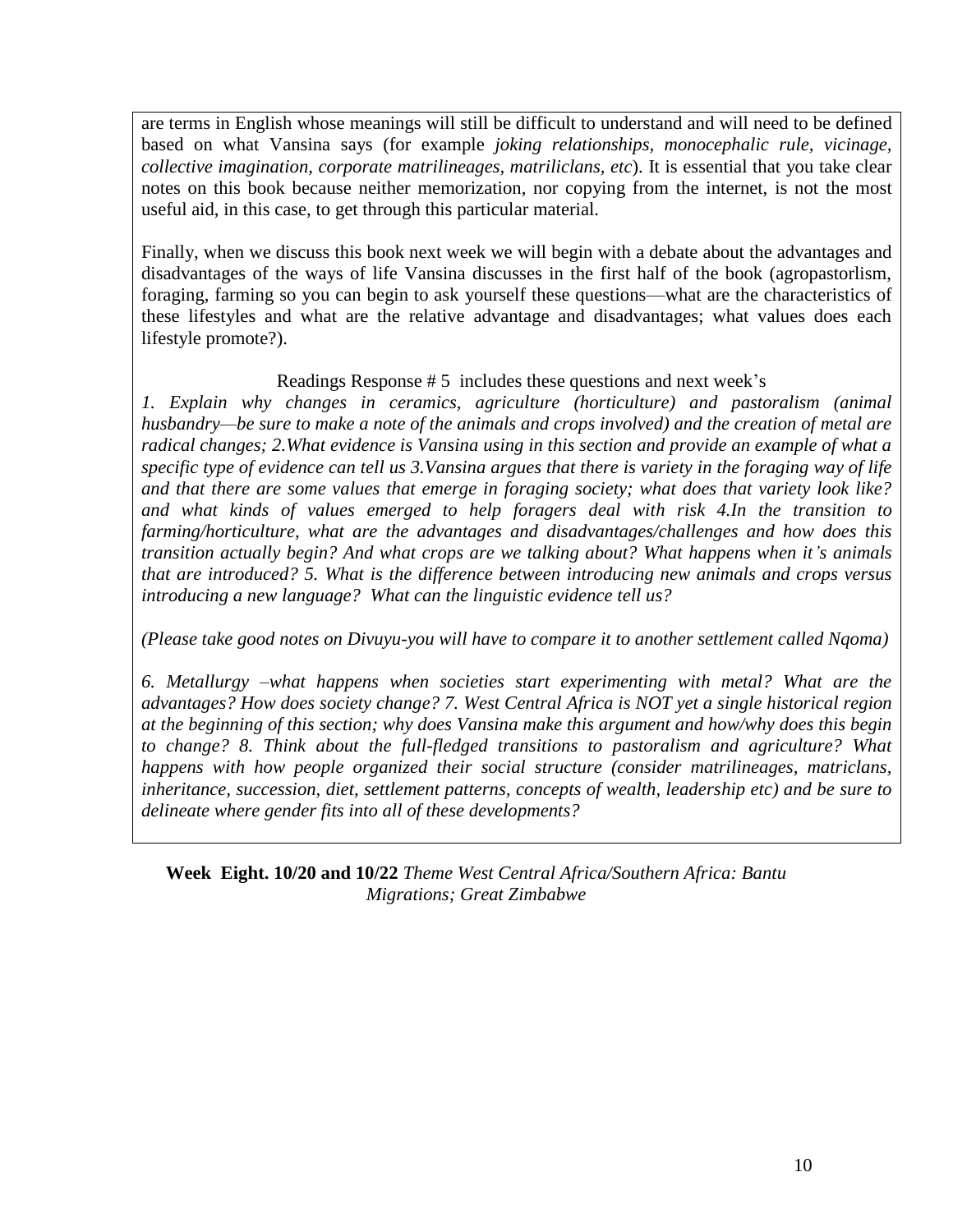

**Readings/Discussion:** Jan Vansina, *How Societies are Born***,** 107-205 (we will discuss this on both days)

# *Reading Response 5 continued—please include questions from last week and feel free to combine the questions in whatever way is easiest for you*

In class we will debate the advantages and disadvantages of the ways of life Vansina discusses in the first half of the book

*1. Make a table comparing the characteristics/ features (social, economic, political) of Divuyu to Nqoma. You may have to review information from the first section of the book you read last week. Provide as many details as you can. What accounts for Nqoma's success and then its decline? What accounts for such instability in the political entities that emerged in this region? What did this instability look like? 2. What can cattle remains (as evidence) tell us? 3. The Herero are taken as one case study--what are the features of the Herero society that Vansina is using to make his arguments? 4. Vansina argues that there is a difference in environments and a difference in governance/government for pastoral nomads and agropastoralists. Explain what those differences are? 5. What happens to those who are cattleless? 6. What kind of networks joined individuals together? For example special skills/ crafts etc.7. Describe the role of chiefs/chieftaincy. Note that there is one extended description in chapter 3 and another in chapter 4, including a discussion of sacral chiefship (remember Ehret describes this; Vansina provides a further in depth explanation. He is quite interested in "governance" as a theme so pay close attention to these sections; he is also discussing the concept of "collective imagination" which he will develop further so also pay attention to this) 8.What is a joking relationship? How does it work? 9. Describe the Okavango area including the people who make a life there 10. What does Vansina mean by collective imagination; there are two main sections where Vansina discusses collective imagination 11. What is Feti? 12. Who are the Jaga? What did Jaga society look like?*

# **Week Nine. 10/27 and 10/29 Discussion and Lectures:** *West Central Africa/ Southern*

*Africa*

**Readings/Discussion:** Jan Vansina, *How Societies are Born*, 206-272.

## *Reading Response #6*

*1. What is happening in the Kalahari Sands? 2. What are vicinages and sodalities—discuss how rites of passages are related to environmental conditions and further details about governance? Be sure to discuss masks, circumcision/coming of age? 3.Vansina discusses collective imagination in further detail. What does he mean by that term and what makes up a collective imagination in the societies he is describing? Does this concept work for the overall aims of the book?*

**Week Ten. 11/3 and 11/5 Lectures:** *State Formation, Trade and Religion in West Africa)*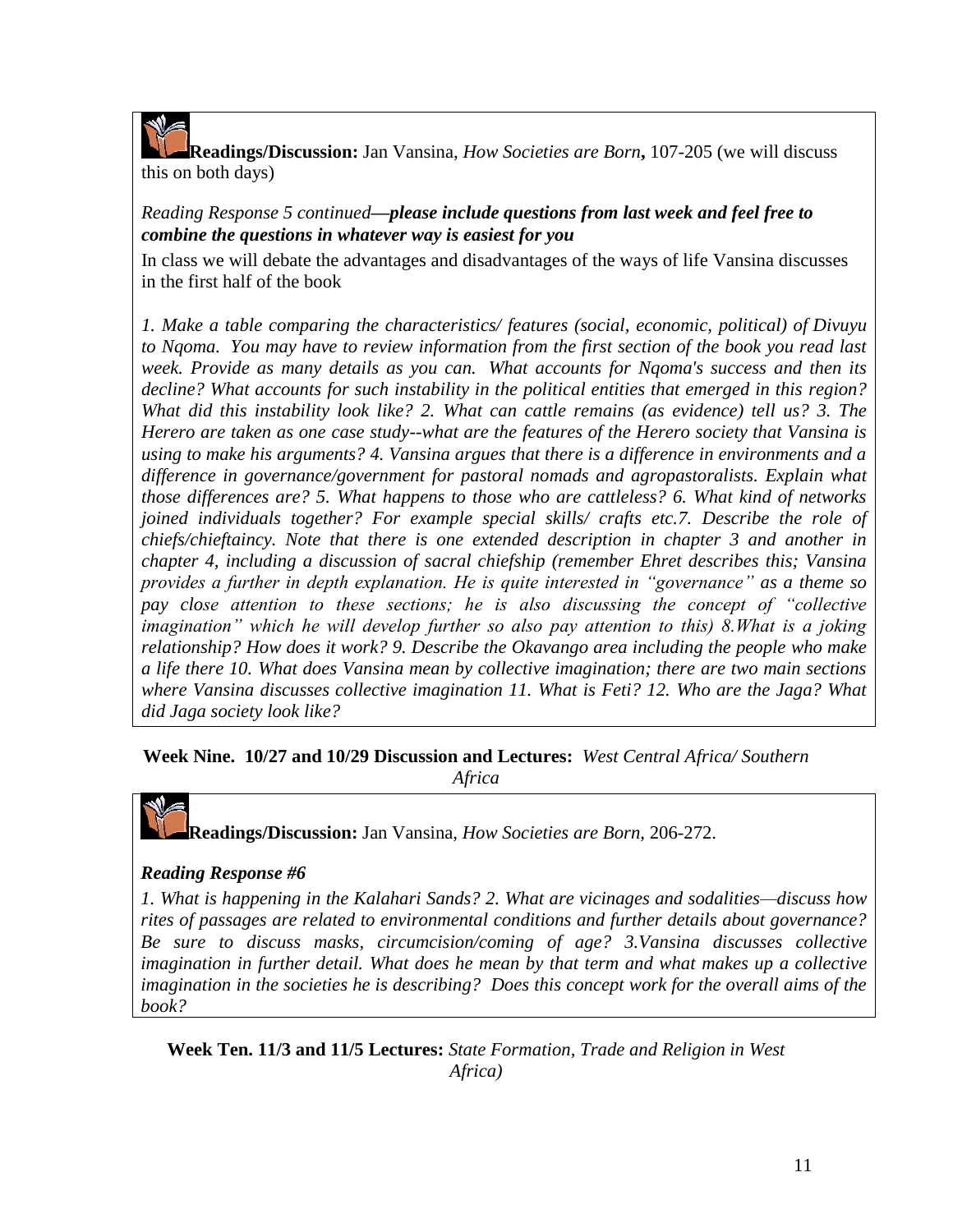

Readings/Discussion: **Niane,** *Sundiata: An Epic of Old Mali* **(entire book);** Ehret, *Civilizations of Africa (Textbook),* Pages 309-328

# *Reading Response #7*

*1 .Make a list of the main characters in the book: i.e. Balla Fasseke, Sogolon, Maghan Kon Fatta etc. Who are they and how do they figure in to the story? How do they move the plot along? 2 What are the most symbolic events that make this an epic: the difficult childhood, the wicked co-wife, Soumaro's secret weakness exile? 3. What is the role of the griot (the final "t" is not pronounced) 4. What is the role of women? 5. How does Sundiata accomplish his victory? In what way is he a hero? Is this story solely about him? 6. What is the relationship between Islam and the local religions? What is the attraction, advantage of both religious traditions? 7. In what way is the supernatural conceptualized and materialized in the book? 8. What is the structure of Sundiata's post war empire? 9. How does this differ from conventional historical accounts of state formation? 10. What kind of villain is Sumaro? 11. What is the nature of his authority and what is the nature of resistance to his rule?*

**Week Eleven 11/10 and 11/12:** *Northern African Frontiers I (The Trans-Saharan commercial system)*

# **Readings/Discussion:** Webb, *Desert Frontier,* Chapters 1-3, Pages 1-67

## *Reading Response #8*

*The author discusses the uses of the term "black" and "white" to understand the emergence of ethnic identities in the desert 1.What is a desert frontier and what do the terms black and white mean on this frontier (For example you should be thinking about how the desert is a geographical, linguistic, cultural frontier? 2. What impact does climate have on the sorts of identities and lifestyles that develop on this frontier? 3. What is the nature of the warrior/clerical distinction among the various groups in the desert frontier? 4. What is the relationship between those who are living in the desert frontier and their other African neighbors? 5. How do migration patterns change the relationship between these two groups? 6.*

*What is "Arabization;" how does it help us to understand the processes of assimilation and cultural change in the desert frontier and how is this related to the emergence of a "new Sahelian ethnicity?"7. What is the role of Islam in all of these developments? 9. What role does the immigration of Bubazzul play in delineating a particular North African and Islamic heritage? 10. How does the coming of the French change regional configurations of power?*

**Week Twelve November 17 and 19**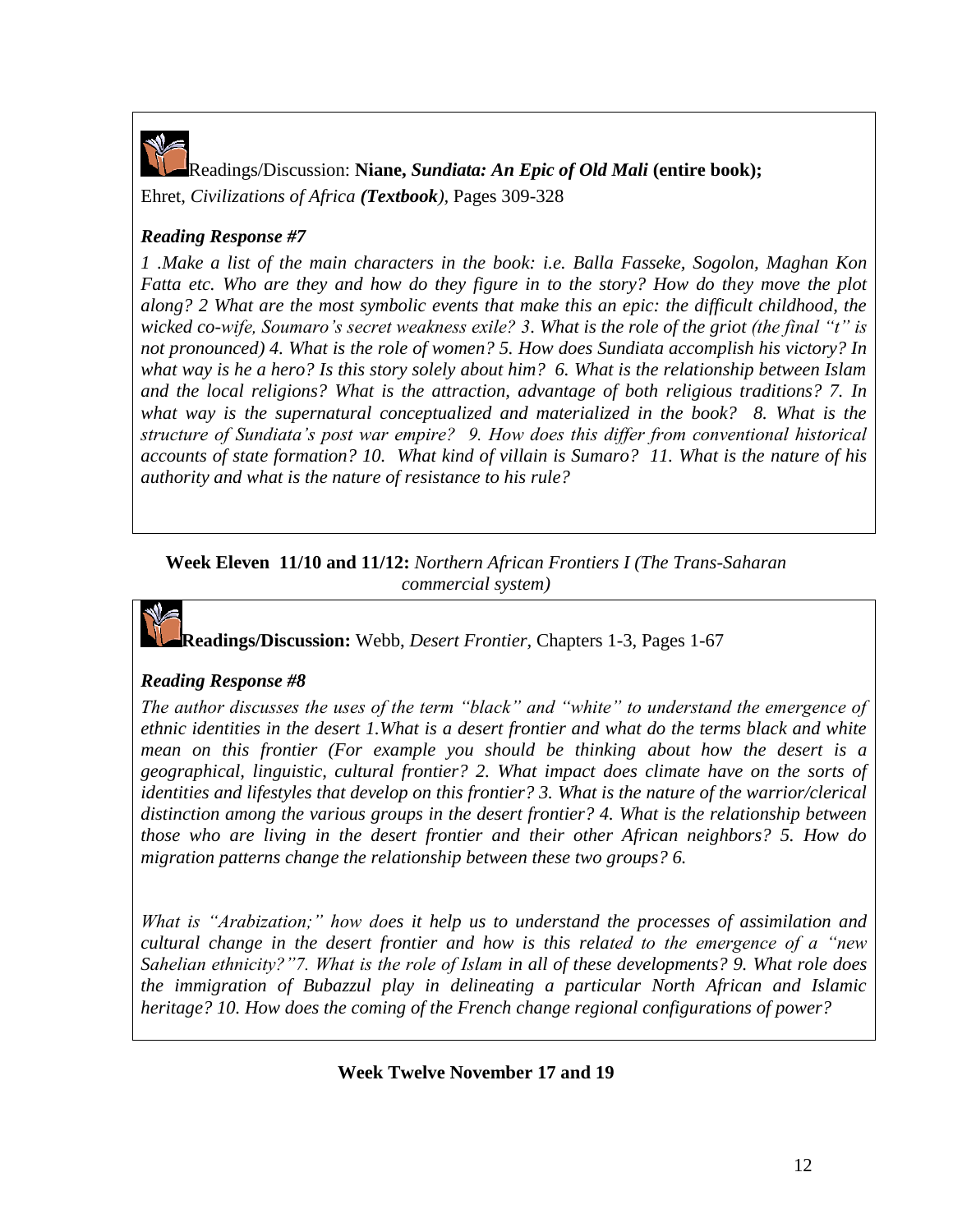*Lectures: Northern African Frontiers II: Slavery, Horses, Gum Arabic and the French*

Map Quiz II—November 17



# **Readings/Discussion:** Webb, *Desert Frontier*, Chapters 4-Conclusion

**RR #9 Prepare a minimum of 250 words on** the interactions of the horse and slave trades, the trade in gum Arabic and the impact of the French on the changing relationship in the region; all of this information will be on your exam so you do have to do the reading even without a formal response.

# **Week Thirteen. 12/1 and 12/3**

**Lectures:** *The Heart of Africa, Portuguese Spheres of Influence, Religion and Civil war: Case Study Kongo*



**Readings/Discussion:** John Thornton, *The Kongolese St. Anthony: Dona Beatriz Kimpa Vita and the Antonian Movement, 1684-1706, skim pages 1-59; read carefully pages 59—214* **Reading Response # 10**

This week we will back track chronologically to consider the emergence of states in Africa and the role of the Portuguese in the area known as Kongo (Angola)—not to be confused with the contemporary Democratic Republic of the Congo. This is a story of religious and political intrigue involving a huge cast of characters. You need to understand who the major players are and what the major social, economic, religious, and political issues are.

*1. Who are the major players in this tale? 2. What is Dona Beatriz's biography and under what social, religious, economic, and political circumstances is she able to make the amazing claim she does? What are those claims? How does her movement actually work to reach ordinary folks—consider the Little Anthonys and Mafuta, for example? Who supports her and why? Why is Sao Salvador so important? 3. What is the story of Catholicism in Africa as it is propagated and assimilated by the Kongolese-meaning what would the Catholic Church like Catholicism to*  look like and what does it actually/really look like in reality? Consider the local meaning of *kindoki and nkisi 5.What is at stake for the church in terms of dealing with how the Kongolese view Catholicism? 6.What is at stake for the Kongolese political elite?7.What is the role of slavery and the slave trade in diving people into factions and fueling the religious and political turmoil? Why did Dona Beatriz eventually suffer the fate she did—meaning who benefited from this outcome and why?*

# **Week Fourteen. 12/8 and 12/10**

**Lectures:** *A Sign of Things to Come: From Abolition to Colonialism*



**Readings/Discussion:** Achebe, *Things Fall Apart (all)*

# **Reading Response #11**

*In this fictional account of an Ibo society on the eve and in the immediate aftermath of early colonial contact, consider the use of literature as a means of dramatizing African societies and their particular experiences of colonialism as we did in the previous two weeks.*